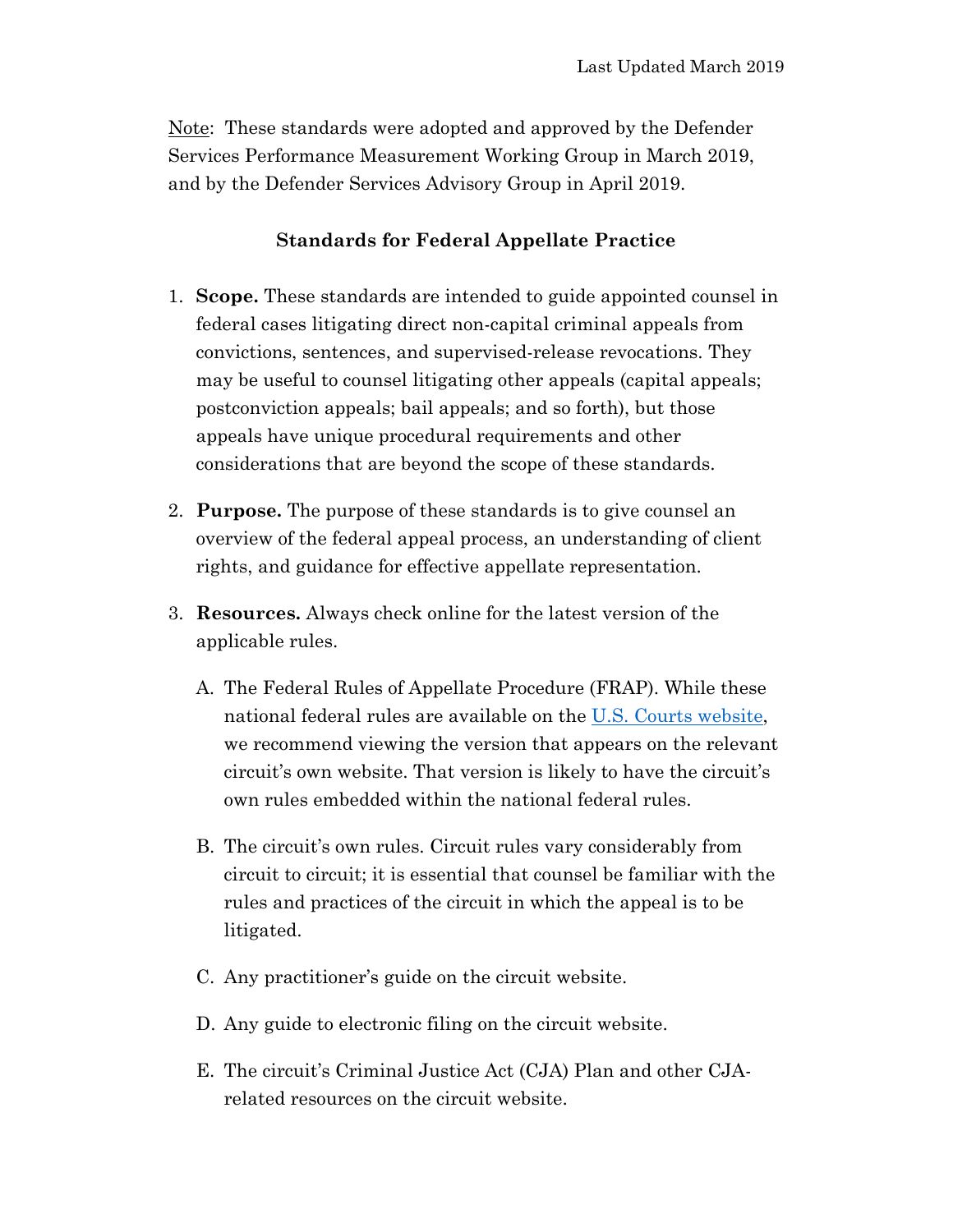- F. Circuit court clerks. If you aren't sure whether you've read a rule right, or whether there's a rule you are missing, call the clerk's office. They would rather answer your questions in the first place than have to ask you to correct an error later.
- G. Federal Public Defender or Community Defender offices within the circuit. Appellate practitioners in these offices are available to answer your questions and share their expertise with you.
- H. In these standards, we will refer to the [Model Rules of](https://www.americanbar.org/groups/professional_responsibility/publications/model_rules_of_professional_conduct/model_rules_of_professional_conduct_table_of_contents/)  [Professional Conduct](https://www.americanbar.org/groups/professional_responsibility/publications/model_rules_of_professional_conduct/model_rules_of_professional_conduct_table_of_contents/) (MRPC); check your local rules of professional conduct for your state's version of the rules.

## 4. **The appellate client.**

- A. Communication. MRPC 1.4.
	- (1) Communicate with the client early—during plea negotiations, at sentencing, and before the notice of appeal is filed, if possible—about the wisdom and objectives of any appeal (see decision-making section below). "[T]he better practice is for counsel routinely to consult with the defendant regarding the possibility of an appeal."[1](#page-1-0)
	- (2) Advise the client of all possible outcomes of the appeal (whether, for instance, the result of a successful appeal might be a retrial, a resentencing, or a remand for other proceedings).
	- (3) Explain the scope and limits of the appellate appointment (see post-decision-representation section below). Let the client know if it is likely that different counsel will be appointed to represent the client on any remand.

<span id="page-1-0"></span><sup>1</sup> *Roe v. Flores-Ortega*, 528 U.S. 470, 479 (2000).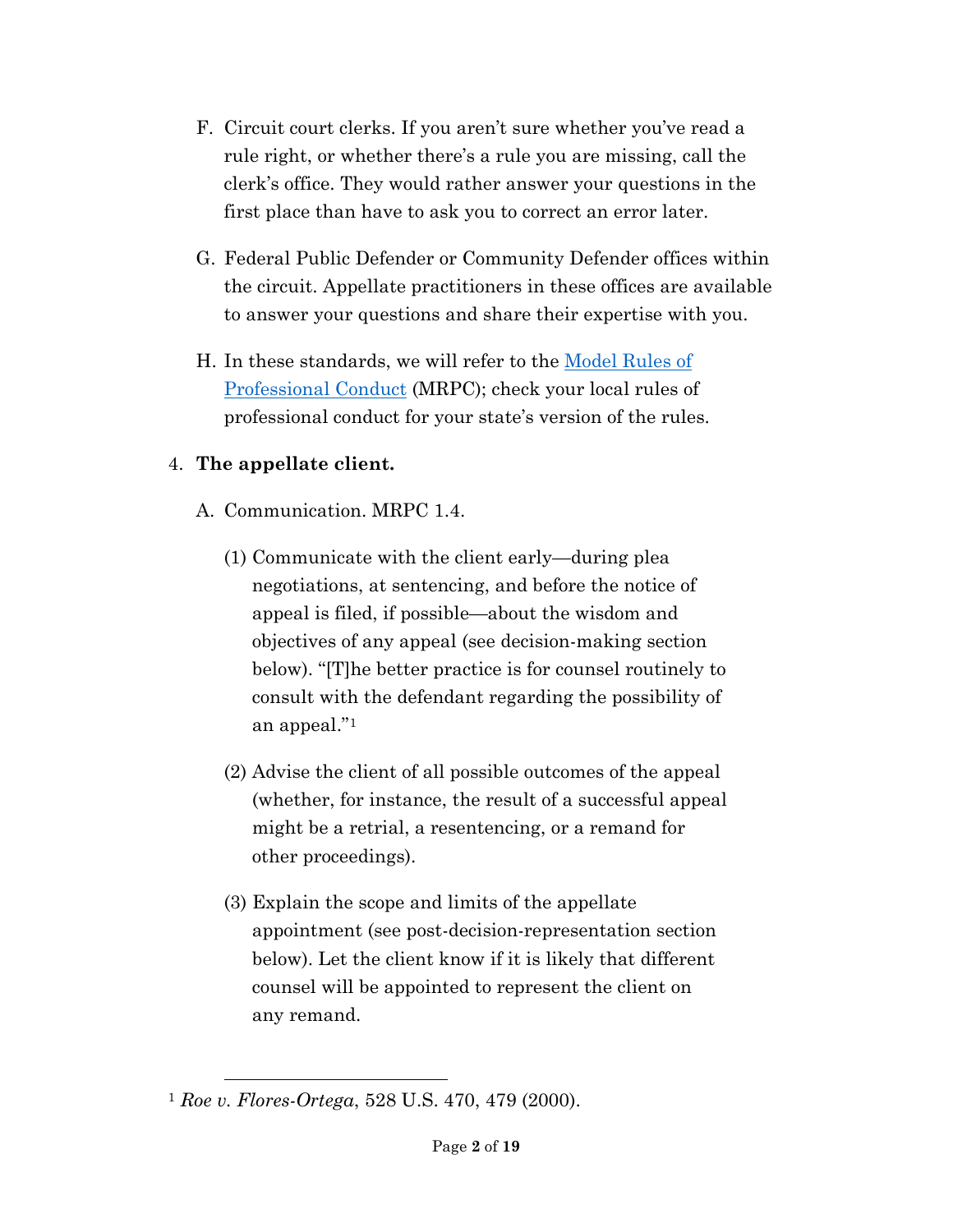- (4) Keep the client informed at every step of the appellate process and respond promptly to requests for information or records. Send copies of all appellate pleadings to the client, but take precautions before sending pleadings containing sensitive information, such as information that might expose the client to others as a sex offender or cooperator. If the client requests a copy of transcripts or other portions of the record on appeal, consult with the BOP facility about sending the documents to the client on a DVD or flash drive. Again, make arrangements to protect any sealed or sensitive information.
- (5) Confirm with the client what family members or others you are authorized to communicate with about the appeal.
- (6) Check in with the client during long waits ("I am writing to let you know that we are still waiting for the court to issue its decision  $\dots$ .").
- (7) Determine whether the client is a non-English speaker, and, if so, use an interpreter to translate letters to and telephone conversations with the client. Communicate the substance of the brief and any important procedural matters in language that the client can understand.[2](#page-2-0) Be similarly cognizant of illiterate clients, and make arrangements to speak with those clients by telephone in lieu of written communications.
- (8) Be just as mindful of confidentiality with appellate clients as with district court clients. MRPC 1.6. Confirm with the facility that any telephone calls with clients are confidential and not recorded. Be aware that email communications on the BOP CorrLinks system are not confidential.

<span id="page-2-0"></span><sup>2</sup> *See, e.g., United States v. Cervantes*, 795 F.3d 1189 (10th Cir. 2015); *United States v. Moreno–Torres*, 768 F.3d 439 (5th Cir. 2014); *United States v. Leyba*, 379 F.3d 53 (2d Cir. 2004).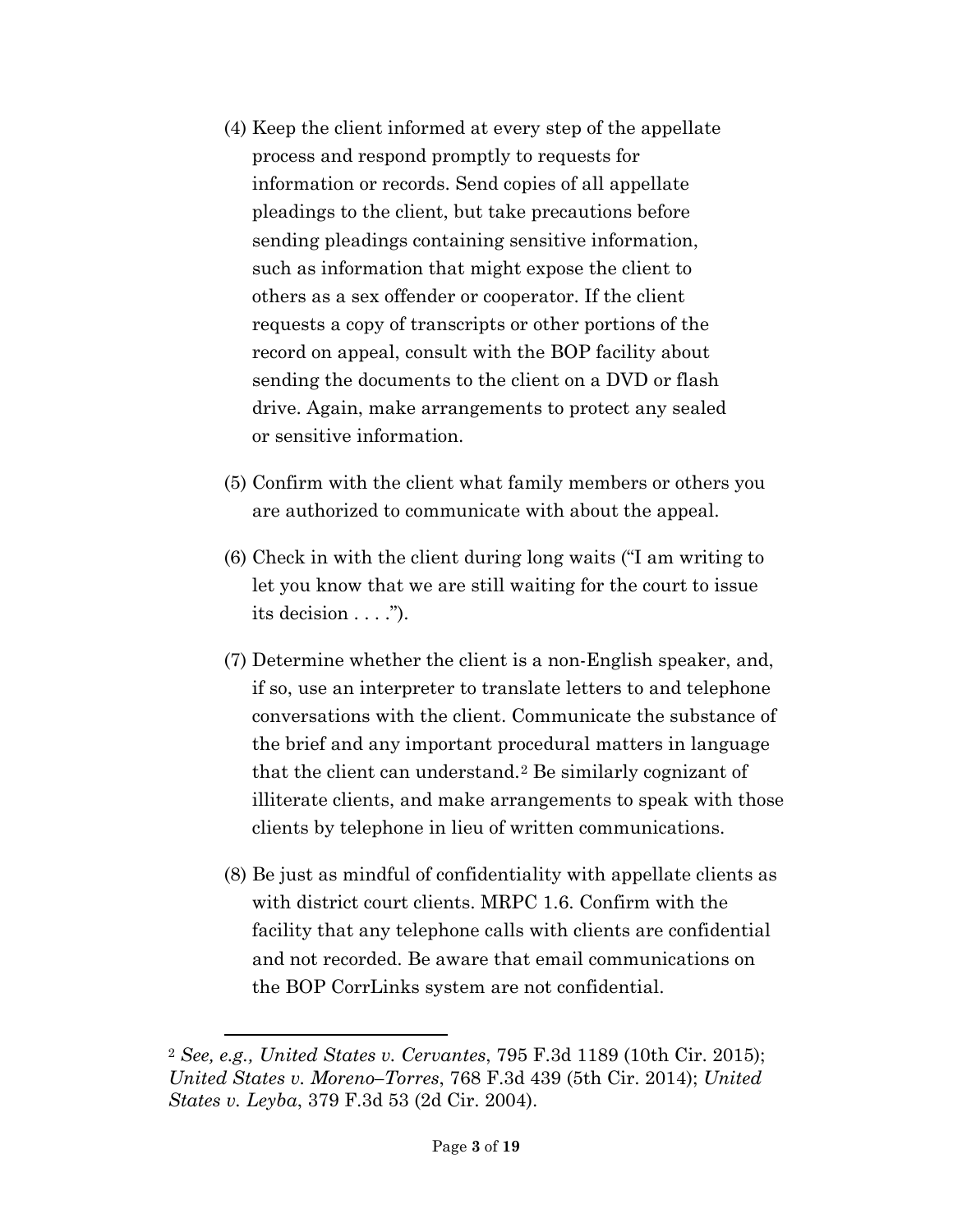- B. Decision making. MRPC 1.2.
	- (1) Whether or not to appeal is the client's decision. "[A] lawyer who disregards specific instructions from the defendant to file a notice of appeal acts in a manner that is professionally unreasonable."[3](#page-3-0) This is so even if the client's plea agreement includes an appeal waiver.[4](#page-3-1) The failure to file a notice of appeal in light of a client's clear request is presumptively prejudicial, and will constitute ineffective assistance of counsel.[5](#page-3-2) To help the client make an informed decision about whether or not to appeal, discuss the following, when relevant, with the client:
		- (a) Whether there are any appealable issues, keeping in mind that counsel may exercise counsel's professional judgment in deciding which nonfrivolous issues to raise in the appeal.[6](#page-3-3)
		- (b) Whether the client waived the right to appeal, and whether any potential appellate issues are within the scope of that waiver.
		- (c) The time frame of the appeal. Can it be completed before the client's sentence is served, or will any appealable issues be mooted before the case is decided?
		- (d) The risk of appealing. Is there a risk that filing a notice of appeal will provoke the government to appeal, for instance, a sentencing issue that the district court decided

<span id="page-3-0"></span><sup>3</sup> *Flores-Ortega*, 528 U.S. at 477.

<span id="page-3-1"></span><sup>4</sup> *Garza v. Idaho*, \_\_\_ S.Ct. \_\_\_, \_\_\_ (2019).

<span id="page-3-2"></span> $5 \, Id.$  at  $\quad .$ 

<span id="page-3-3"></span><sup>6</sup> *Jones v. Barnes*, 463 U.S. 745, 752 (1983) ("Appellate counsel is not obligated to assert all nonfrivolous issues on appeal; there is hardly any question about the importance of examining the record and having appellate counsel select the most promising issues for review.").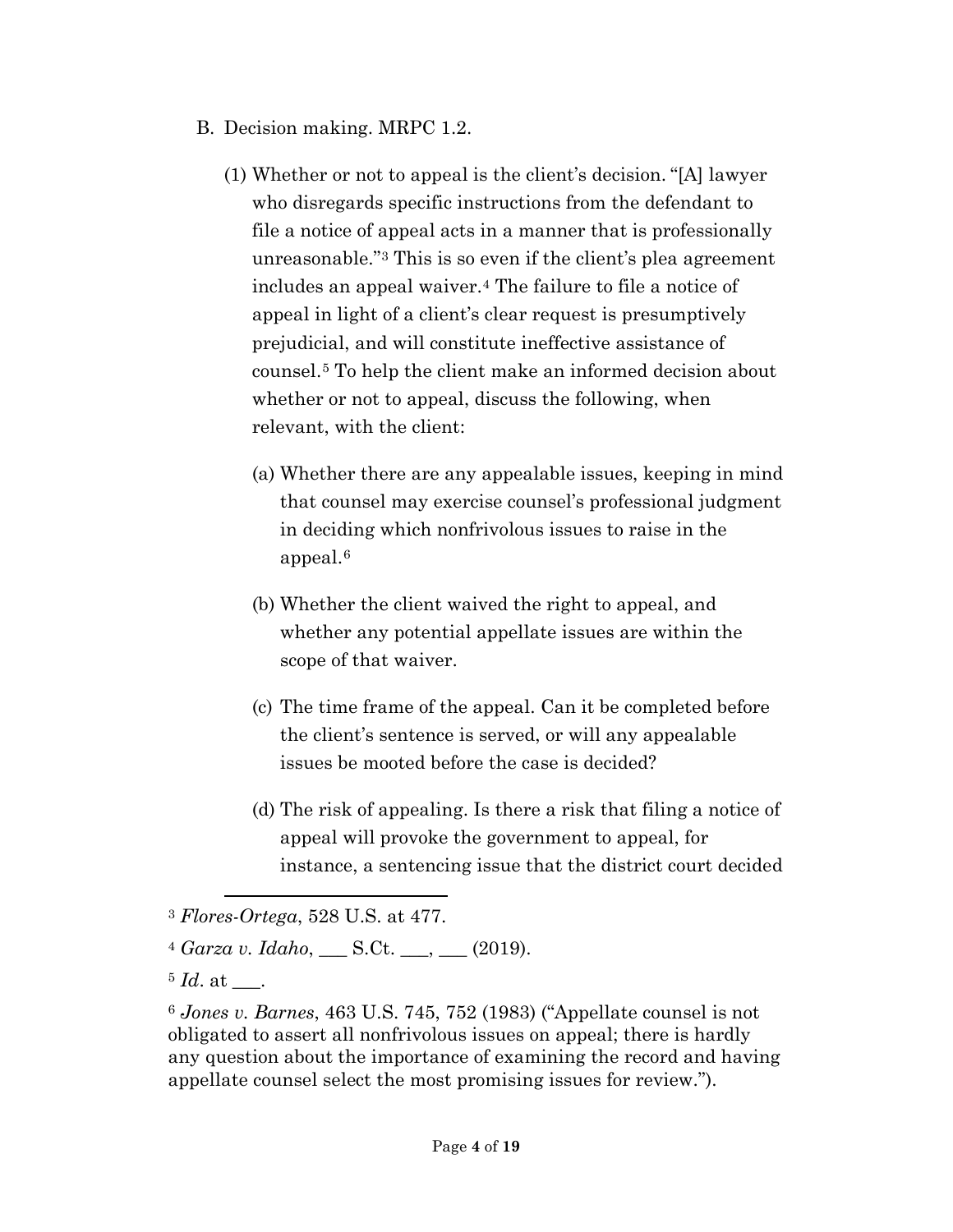in the client's favor? Is there a risk that the client will end up in a worse position if the client wins an issue that the client wishes to appeal (by, for instance, triggering the withdrawal of a favorable plea agreement)? Is there a risk that appealing an issue arguably within the scope of an appeal waiver will prompt the government to move to undo a favorable plea agreement on grounds that the client has breached that agreement?[7](#page-4-0)

- (e) What remedy the client seeks, and whether that remedy is a possible outcome of the appeal, or whether a collateral attack is the better vehicle.
- (2) Whether or not to dismiss an appeal once a notice of appeal is filed is also the client's decision.

## 5. **Getting started.**

- A. Become a member of the relevant circuit's bar and register to file with the circuit's ECF system. This is different from registration in district court. Make sure your circuit membership and registration are in place before your first due date.
- B. When reviewing the rules regarding initial appellate documents (see below section on initiating the appeal), note that some documents must be filed in the district court (sometimes with copies to the circuit court), and some documents must be filed in the circuit court.

<span id="page-4-0"></span><sup>&</sup>lt;sup>7</sup> See Garza, S.Ct. at \_\_\_ ("While we do not address what constitutes a defendant's breach of an appeal waiver or any responsibility counsel may have to discuss the potential consequences of such a breach, it should be clear from the foregoing that simply filing a notice of appeal does not necessarily breach a plea agreement, given the possibility that the defendant will end up raising claims beyond the waiver's scope.").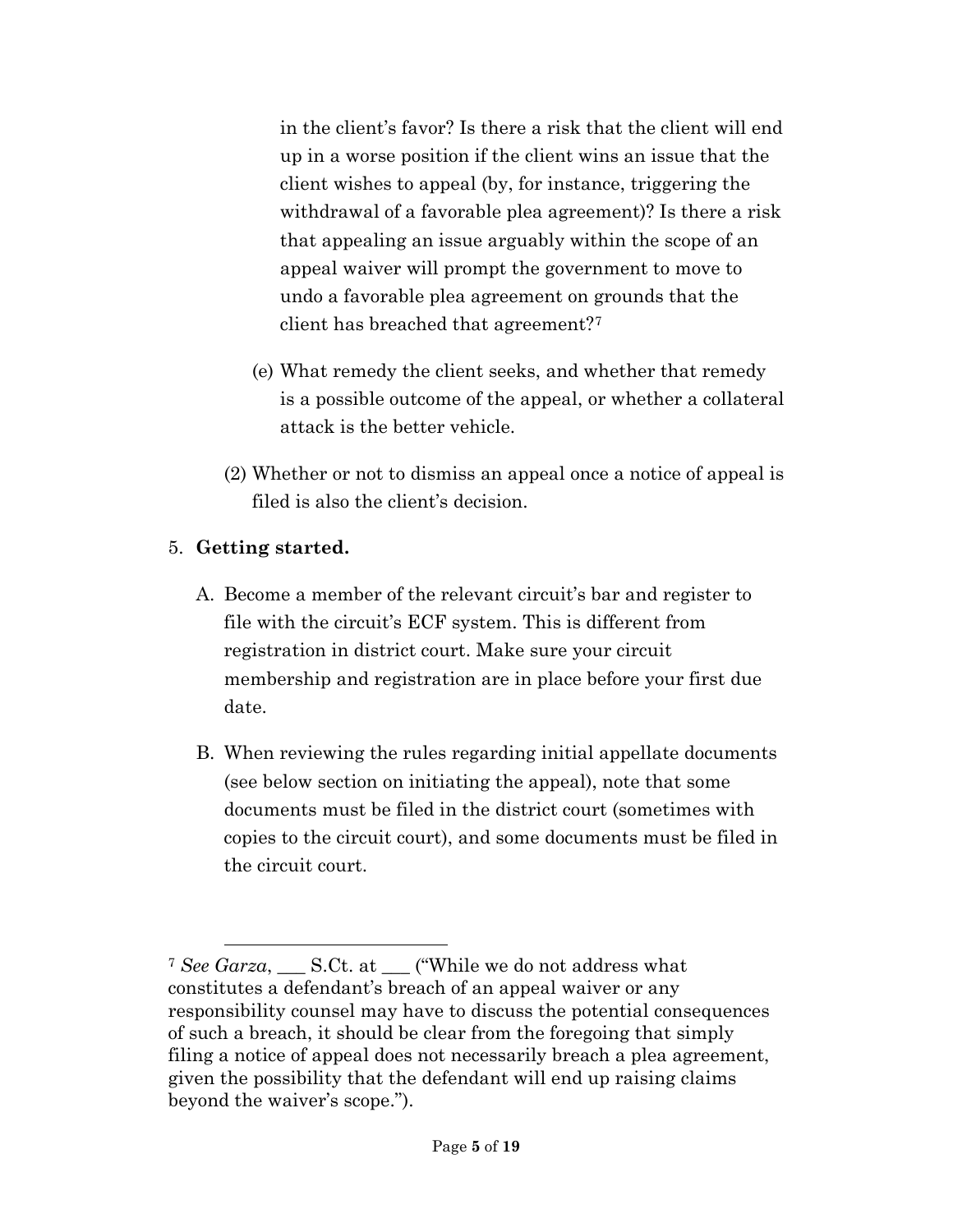- C. Become familiar with the circuit's rules regarding fonts, word limits, certificates of service, certificates of compliance, and other pleading requirements.
- D. Calculations of time are governed by FRAP 26.
- 6. **Initiating and litigating an appeal.** The following sections cover the appellate process in four stages: (A) initiating the appeal; (B) briefing; (C) oral argument; and (C) post-decision representation.
	- A. Initiating the appeal. Each circuit has its own requirements for initiating an appeal, and provides its own forms for many of the required documents. Look for circuit rules and forms covering the following matters:
		- (1) Notice of appeal. A timely notice of appeal must be filed in the district court. This is required in every circuit. FRAP 3; FRAP 4(b)(1).
			- (a) The notice of appeal should broadly state that the defendant is appealing to the circuit court from the judgment entered on [date]. Specifying that the defendant is appealing from any particular ruling preceding the judgment is unnecessary, and may cause the circuit court to limit the appeal to that ruling.
			- (b) If a restitution or forfeiture ruling is delayed until after the judgment is entered, do not wait to file the notice of appeal. File a timely notice of appeal from the judgment. If the client wishes to appeal a later ruling, file a second notice of appeal from that ruling, and move to consolidate the appeals in the circuit.
			- (c) The district court may, upon a finding of excusable neglect or good cause, extend the time to file a notice of appeal. FRAP  $4(b)(4)$ .
		- (2) Entry of appearance in the circuit court.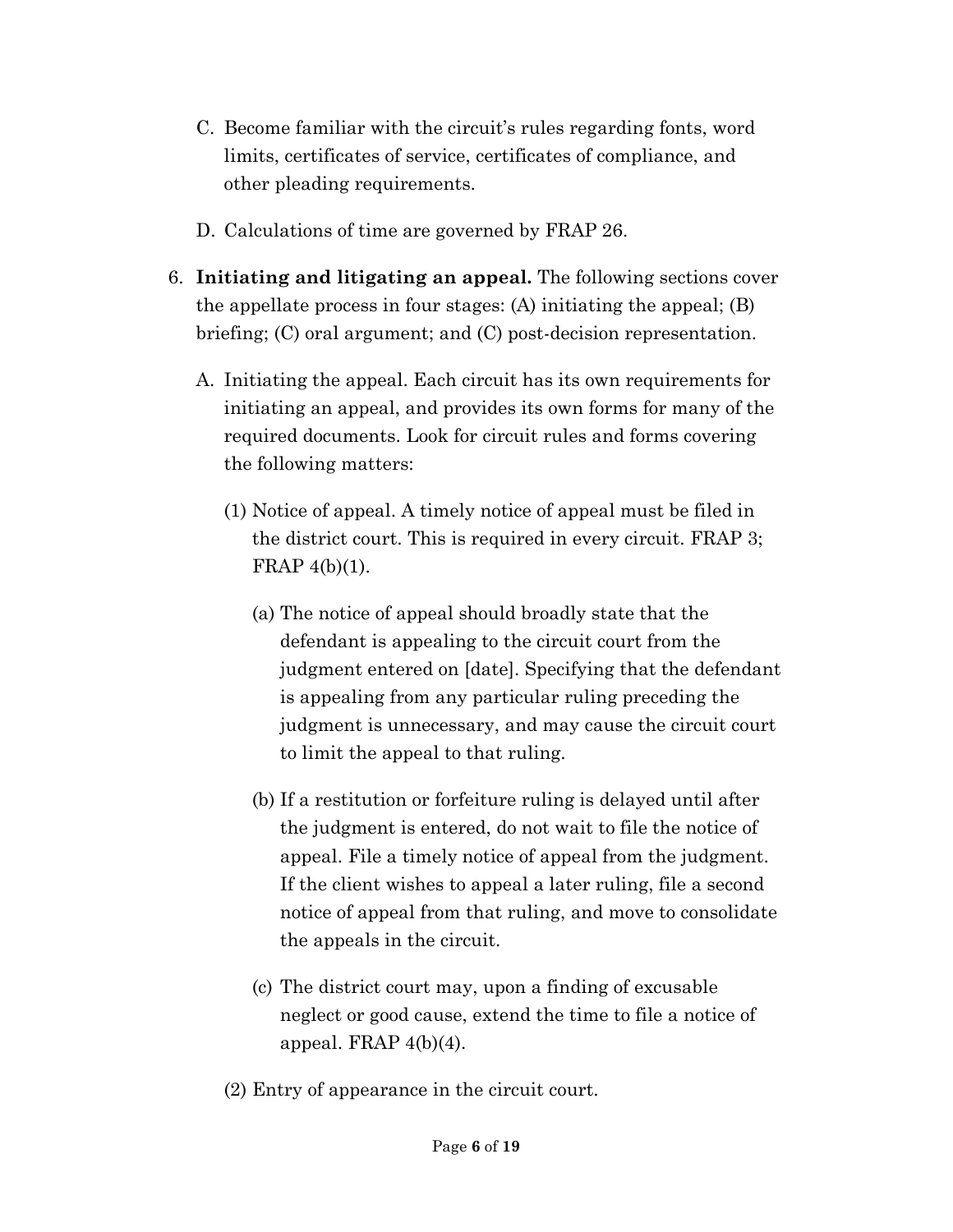- (3) Certificate of interested parties.
- (4) Motion to continue appointment (or to withdraw). Some circuits automatically continue counsel's district court appointment; others require a motion requesting continuance of the appointment. Most (if not all) circuits obligate counsel to make an initial appearance in the circuit court and complete some initial tasks (such as those listed below) before moving to withdraw.
- (5) Motion to proceed in forma pauperis. FRAP 24. Take note of any order in the district court finding the client eligible for appointment of counsel under the CJA.
- (6) Record on appeal (form). Consult circuit rules to determine whether the record on appeal is generated by filing a designation of record at the outset of the appeal, by filing an appendix with the brief, or by some other method. Consult the rules or circuit clerks or appellate practitioners at the local Federal Public Defender or Community Defender office to determine how to add exhibits and other necessary items that don't appear on PACER to the record on appeal. Look for and comply with rules regarding required redactions and sealed materials.
- (7) Record on appeal (content). Review the pleadings on PACER to determine, as well as possible at this early stage, which motions and orders might be relevant to the appeal. Routine motions that were decided in the client's favor, for instance, need not be included unless there is reason to believe that they will be relevant to an issue on appeal. Ask district court counsel about the relevance of sealed documents if you are not able to access those documents. Ask district court counsel for copies of all government and defense exhibits that were admitted at hearings, trial, and sentencing so that you can determine whether to add them to the record on appeal.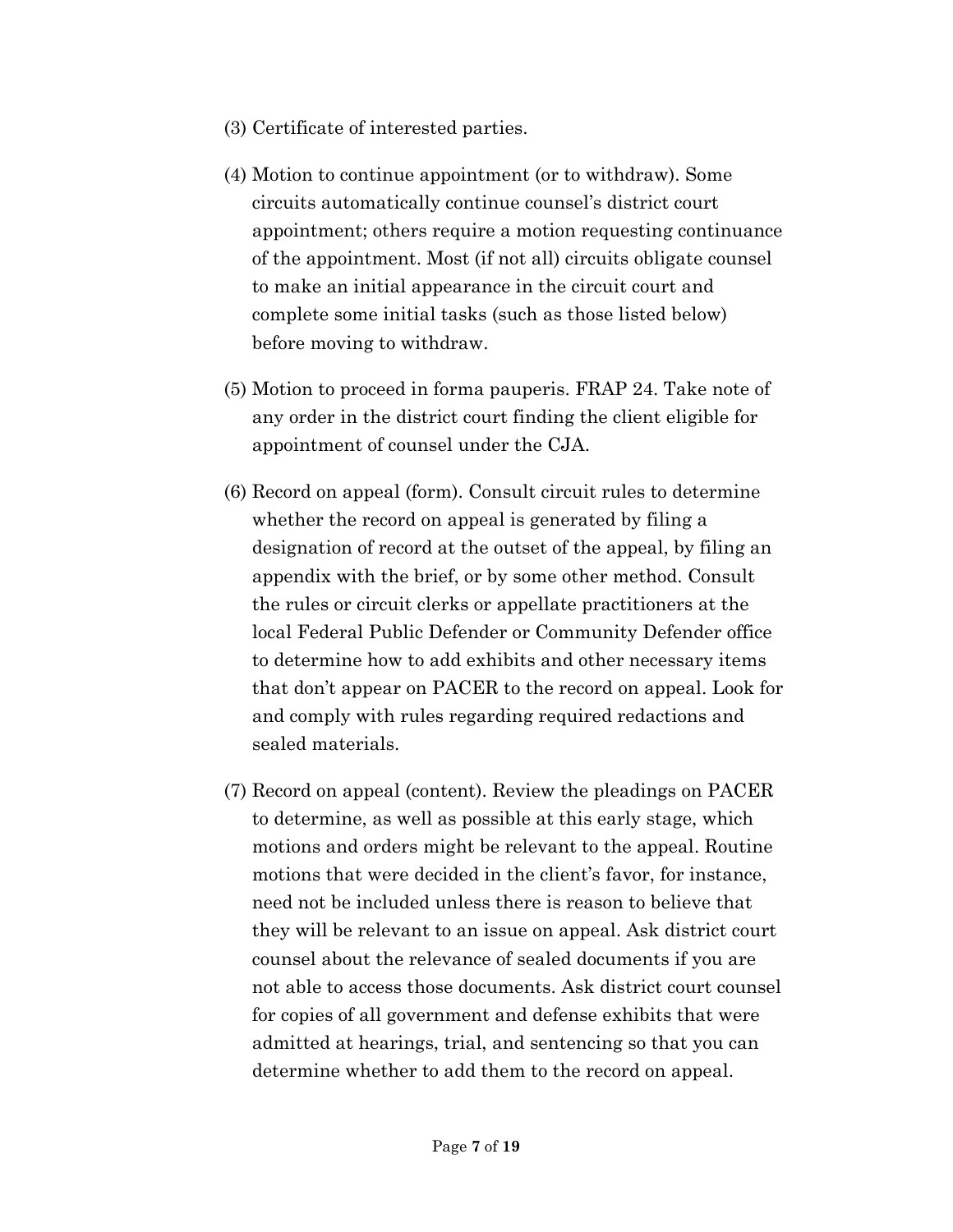- (8) Transcripts (and payment arrangements for transcripts). Err on the side of requesting transcripts of all proceedings unless you know that a hearing will not be relevant to any appeal issues. In appeals from jury trials, include the voir dire transcript—it may reveal prosecutorial misconduct, erroneous introductory instructions, or jury-selection issues (including *Batson* issues). (Some districts may require a court order to obtain the voir dire transcript.) CJA counsel should check the Guide to Judiciary Policy or CJA resource counsel for instructions on the preferred method for making payment arrangements for transcripts. "In multi-defendant cases involving CJA defendants, no more than one certified transcript should be purchased from the court reporter on behalf of CJA defendants."[8](#page-7-0) "CJA defendants" includes defendants represented by a Federal Public Defender or Community Defender.[9](#page-7-1)
- (9) Docketing statement. The circuit court "dockets" an appeal by opening a case and assigning an appeal number. Some circuits also require counsel to file a "docketing statement" on a circuit-approved form.
- B. Briefing.
	- (1) Timing of briefing. FRAP 31.
		- (a) Appellant's opening brief (40 days).
		- (b) Appellee's response brief (30 days).
		- (c) Appellant's reply brief (21 days).
		- (d) Motions for extension of time. Consult with local appellate practitioners to determine how many extensions of time the circuit might grant, and under what circumstances.

<span id="page-7-0"></span><sup>8</sup> *Guide to Judiciary Policy*, Vol. 6, Ch. 5, § 550.40.30(a).

<span id="page-7-1"></span><sup>9</sup> *Id*. at § 550.40.30(a)(5).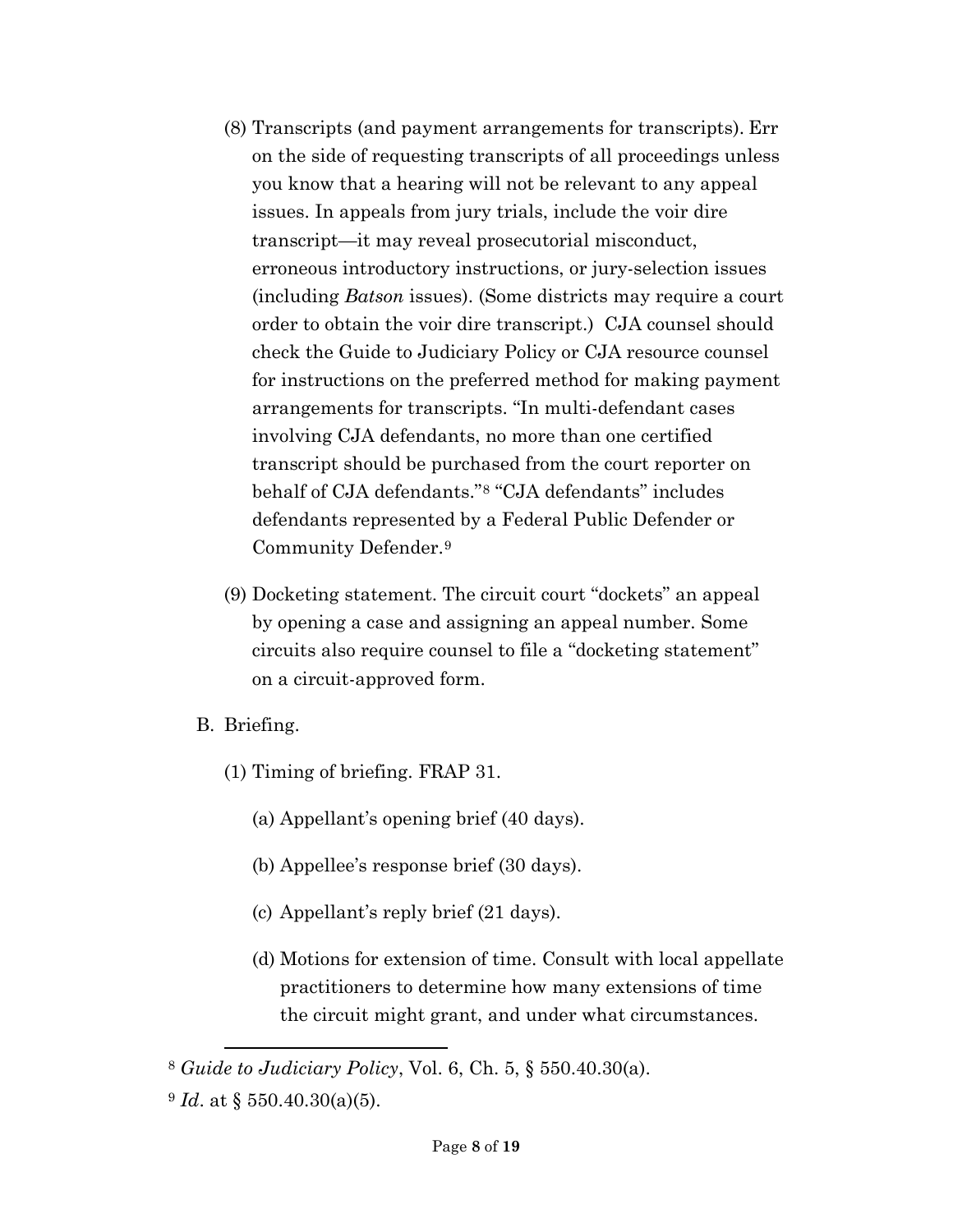Keep in mind the client's desired appellate remedy—and whether it risks being mooted by appellate delays—when deciding whether to seek extensions of time.

- (e) Calendar briefing time in chunks to avoid last-minute cramming. Briefing tasks include reviewing the record; consulting with the client about the issues; researching the issues; drafting the statement of facts; organizing and drafting the arguments; peer review; and editing.
- (2) Technical requirements of briefing.

- (a) Check FRAP 28, FRAP 31, FRAP 32, and your circuit's local briefing rules for required brief contents (including tables of contents and tables of authorities, statements of related cases, and required attachments), organization, page or word limits, required or preferred fonts, how to cite to the record, how to request oral argument, brief cover requirements, required certificates, and filing and service details. Do not underestimate the importance of every one of these requirements.[10](#page-8-0)
- (b) Every appellant's brief must include "a short conclusion stating the precise relief sought." FRAP 28(a)(9). Is the remedy sought withdrawal of the plea agreement? A new trial? A remand for further proceedings? Clearly define the scope of the desired mandate.

<span id="page-8-0"></span><sup>10</sup> *See, e.g., Lu Zhang v. Sessions*, 738 Fed. Appx. 303, 304 (5th Cir. 2018) (ordering counsel to show cause why he should not be sanctioned for repeated rules violations, including fact that his "table of authorities does not list two of the seven cases cited in the body of the amended brief"); *Allejandre-Gallegos v. Holder*, 598 Fed. Appx. 604, 605 (10th Cir. 2015) (referring counsel for disciplinary proceedings where, among other repeated rules violations, "[h]e hasn't even bothered to 'alphabetically arrange[ ]' his table of authorities") (citing FRAP 28(a)(3)).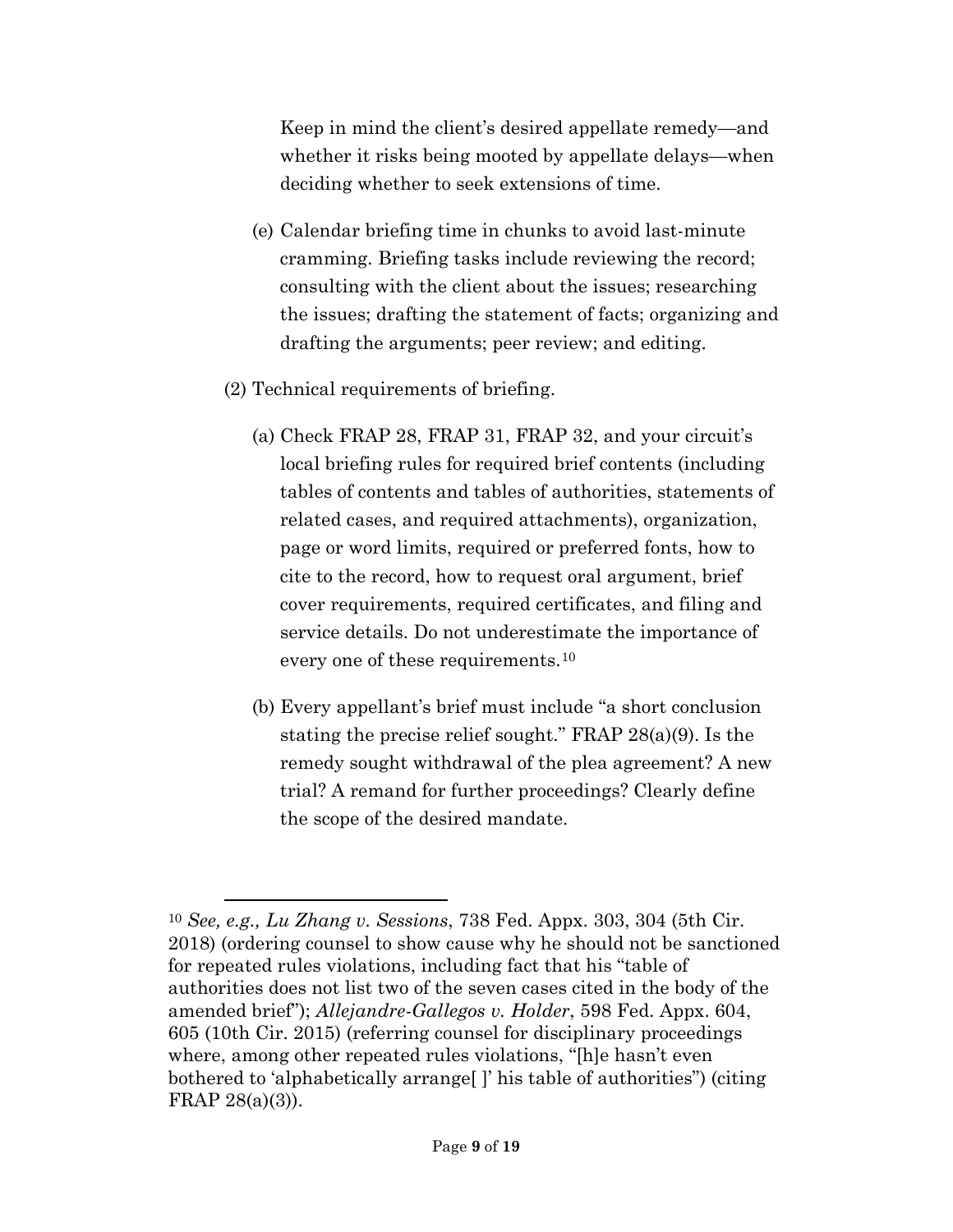- (3) Reviewing the record and issue spotting. Keep an open mind and don't let district-court counsel's identification and winnowing of issues limit your independent appellate review. Consider reading the record "backwards"—that is, starting with the judgment, sentencing (including the presentence report), any motion for new trial, the verdict, and closing arguments. That way, you will have a sense of which issues and themes ultimately mattered as you work your way through the pretrial proceedings and trial.
- (4) Writing the facts.

l

- (a) Accuracy: Accountability is crucial when it comes to the statement of facts. Record citations should be meticulous, and to the primary record source—the exhibit or testimony that supports the stated fact.
- (b) Completeness: Acknowledge and contextualize bad facts. Simply ignoring them may raise credibility questions and undermine the legal argument.
- (c) Relevancy: Take care not to distract the reader with irrelevant facts and procedural details.
- (d) Readability: Tell the story of the case in narrative form, incorporating quotes from the record as useful. Consider alternatives to using chronology as the primary structure in the factual recitation.
- (5) Using standards of review.[11](#page-9-0) Every appellate argument is conscribed by the applicable standard of review. Know the

<span id="page-9-0"></span><sup>11</sup> "Take 'standard of review.' Now to the normal reader that is legalese. To the judge, it is everything." Former Tenth Circuit Chief Judge Deanelle Tacha, Harry T. Edwards & Linda A. Elliott, FEDERAL COURTS STANDARDS OF REVIEW v (2007).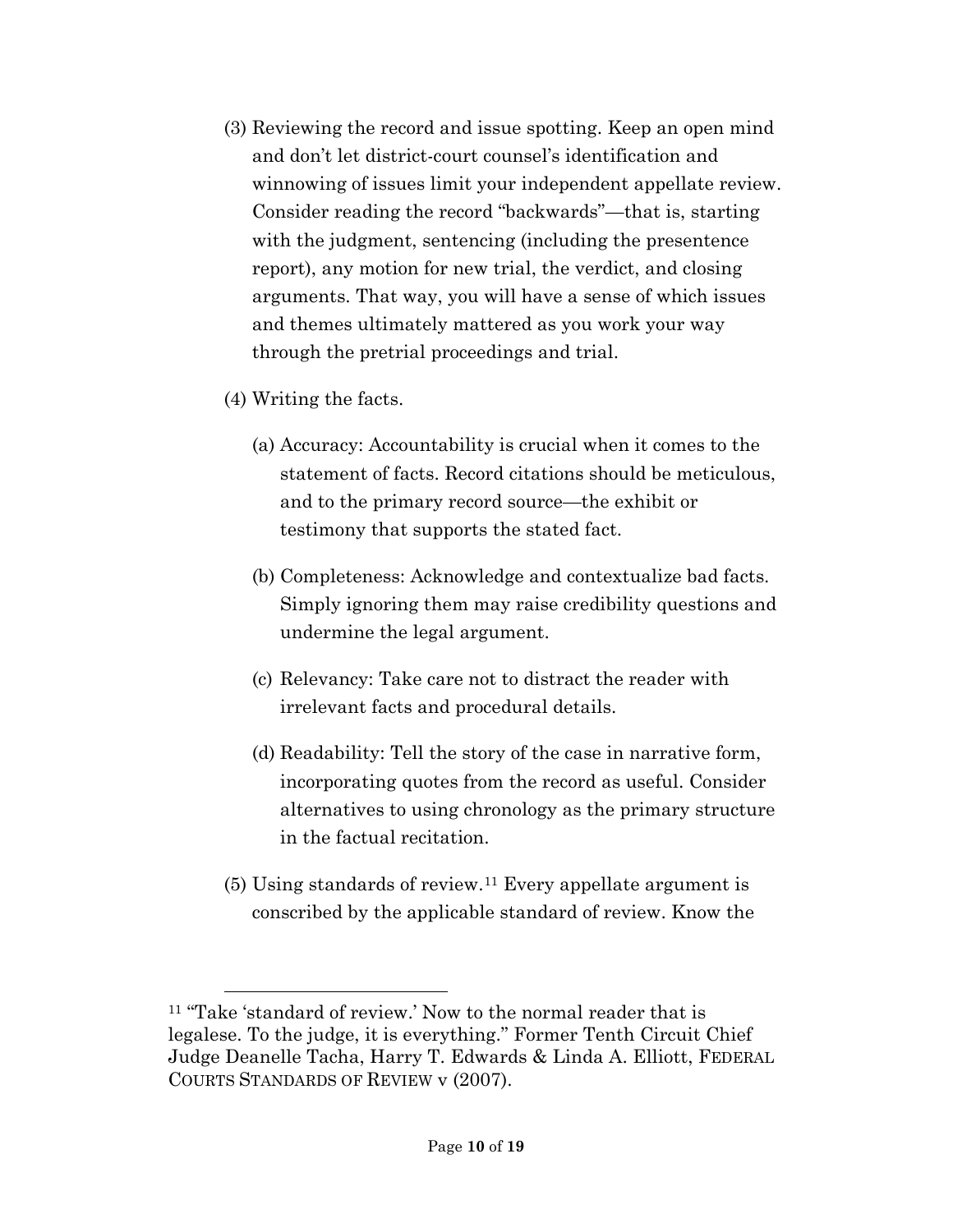standard, state it clearly in the brief, and argue the issue within the framework of the standard.

- (a) Consult circuit precedent to determine whether to argue the issue in the alternative under any other possibly applicable, more onerous, standard of review.[12](#page-10-0)
- (b) If the government argues in its response that a different standard applies, defend your proposed standard in reply. But if there is a chance that the appellate court will apply the government's proposed standard, reargue the issue in the alternative within the framework of that standard.
- (6) Using legal precedent. Know the sources of authority for each appellate issue. Is the potential issue one of constitutional law? Statute? Rule? Regulation? Common law? Is it one issue (constitutional, say), or two (constitutional *and* statutory)? Consider the entire text of the source.[13](#page-10-1) Set out each claim and its distinct authority separately. Keep in mind which authority binds the court, and which authority may (or may not) be merely persuasive.[14](#page-10-2) Understand the difference between published and unpublished opinions. Do not shy away from asserting that controlling authority is wrong or conflicts with subsequent legal developments. Courts do

<span id="page-10-0"></span><sup>12</sup> *See, e.g., See United States v. Zander*, 794 F.3d 1220, 1233 n.5 (10th Cir. 2015) ("While raising an alternative plain error argument [in the opening brief] might be a prudent practice for appellants to follow, we are not persuaded that it is mandated" by precedent.).

<span id="page-10-1"></span><sup>13</sup> Scalia & Garner, MAKING YOUR CASE 44 (2008) ("Paramount rule: Before coming to any conclusion about the meaning of a text, read the *entire* document, not just the particular provision at issue. The court will be seeking to give an ambiguous word or phrase meaning *in the context of the document in which it appears*.") (emphasis original).

<span id="page-10-2"></span><sup>14</sup> *Id*. at 52-55 ("Master the relative weight of precedents.").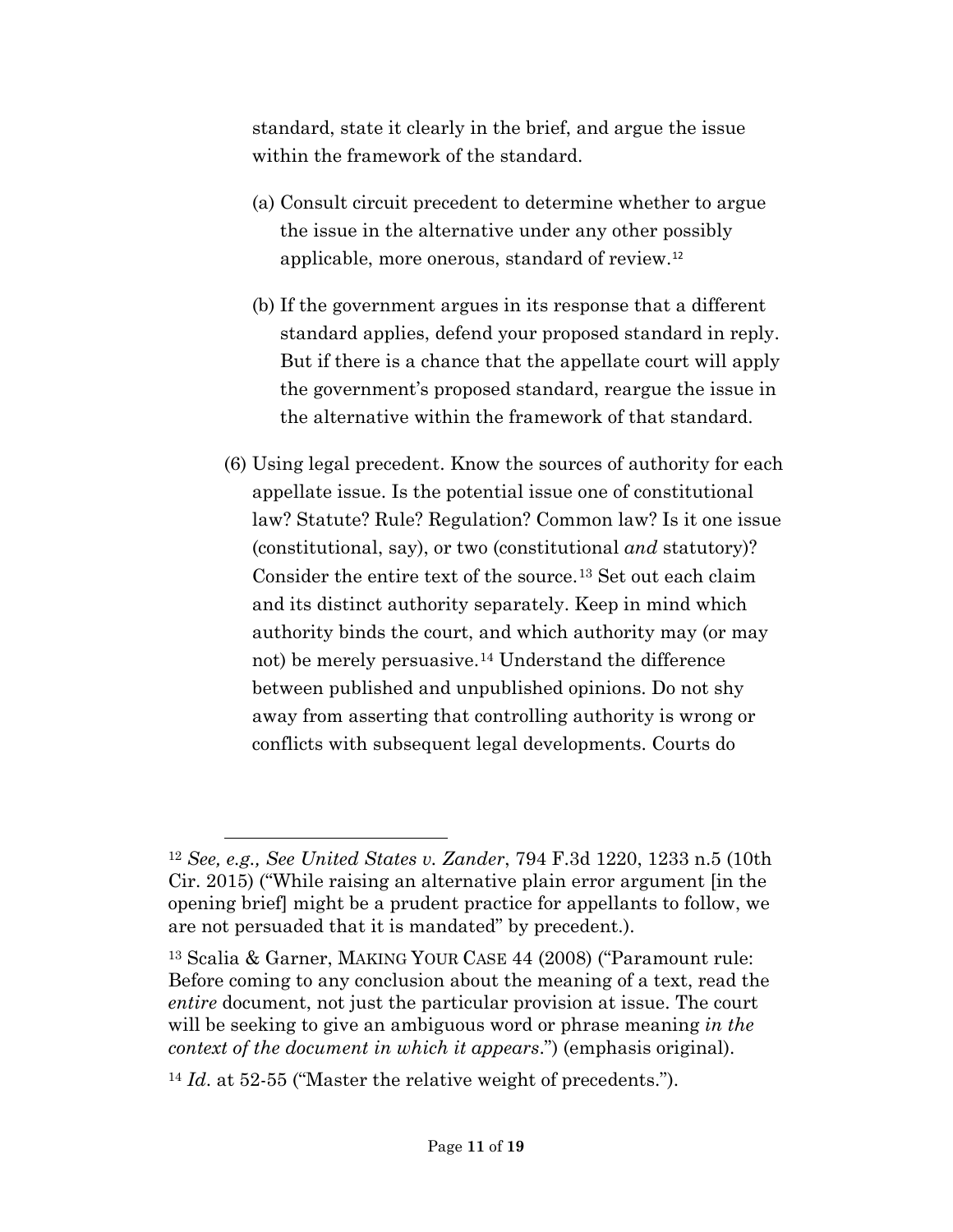overrule themselves—but not (usually) unless litigants ask them to do so.[15](#page-11-0)

- (7) Being a conscientious legal writer.
	- (a) There is always room to improve legal writing. Attend appellate seminars; read legal-writing treatises; subscribe to legal-writing blogs; follow legal-writing experts on social media.
	- (b) Consider your audience. Judges are busy. Organize well; use subheadings; insert images of essential exhibits or the text of essential statutes, jury instructions, or pleadings directly into the brief (don't count on the reader to flip to an appendix or dig through a digital record); and bookmark the final .pdf product, if allowed by the circuit.
	- (c) Proofread thoroughly. Is every sentence a sentence? Are the citations all in proper form? Proofread again.[16](#page-11-1)
	- (d) Peer review of briefs is essential for issue-spotting, organization, clarity, and line-editing. To make the most out of peer review, give the reader a polished product with ample time to review, and point out areas that you think may need particular attention.
- (8) Counsel may file a letter of additional authority after the brief is filed, or after oral argument. FRAP 28(j).

l

<span id="page-11-0"></span><sup>15</sup> *See Taylor v. United States*, 136 S.Ct. 2074, 2081 (2016) ("But we have not been asked to reconsider *Raich*. So our decision in *Raich* controls the outcome here.").

<span id="page-11-1"></span><sup>16</sup> Bryan A. Garner, *Interview with Justice Antonin Scalia*, 13 Scribes J. Legal Writing 5, 71-72 (2010) ("If you see somebody who has written a sloppy brief, I'm inclined to think this person is a sloppy thinker . . . . Well, my goodness, if you can't even proofread your brief, how careful can I assume you are?").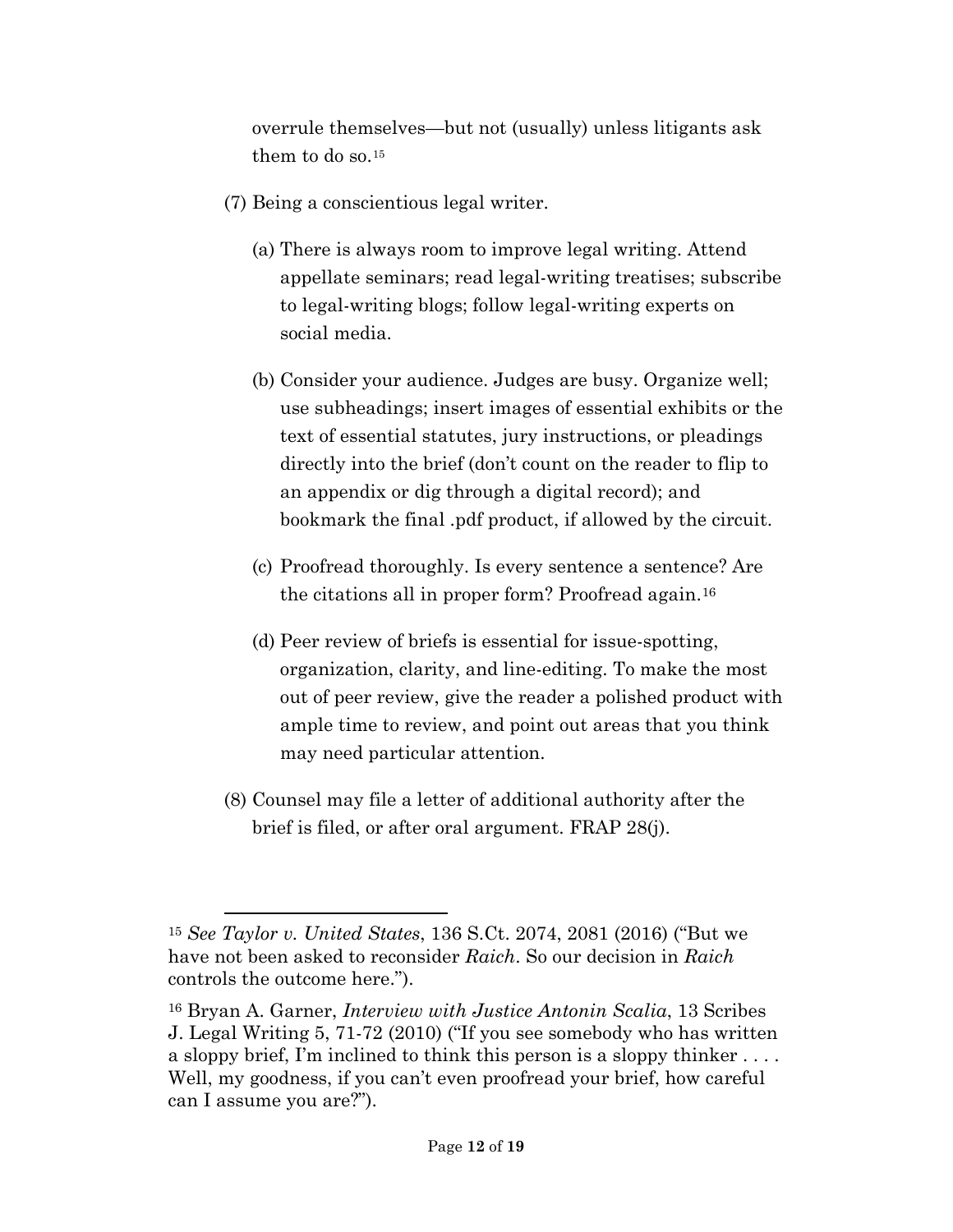- (9) Reply briefs. While technically optional, *see* FRAP 28(c), it is a rare case in which a reply brief is not warranted. Use the reply to summarize points of agreement and which issues remain in dispute after the government's brief, to address any questions about the standard of review, to clarify facts or distinguish cases relied on by the government, and to otherwise distil the issues.
- C. Oral argument.
	- (1) Requesting argument. If the case will benefit from oral argument, check the circuit's local rules for requesting argument. FRAP 34(a). Some circuits require that the request be made in the opening brief. Some circuits are also more likely to grant oral argument than others. Ask local practitioners how best to get a case on the oral-argument docket.
	- (2) Preparing for argument.
		- (a) Review the briefs; refresh the research; and prepare any argument notes for the podium. Consider going digital and using an iPad or other tablet at the podium.
		- (b) Prepare a very short introductory statement outlining the issues you intend to address, keeping in mind how quickly argument time will pass. Prepare as well to be redirected to other issues. Summarize the essentials of cases or statutes that might be discussed. Consider every question the judges might ask, using the government's brief as a point of departure. Prepare to answer detail-oriented questions, keeping in mind your larger themes. Prepare to clearly articulate the remedy sought. What should the mandate say?
		- (c) File any FRAP 28(j) letter of additional authority sufficiently in advance of argument so that opposing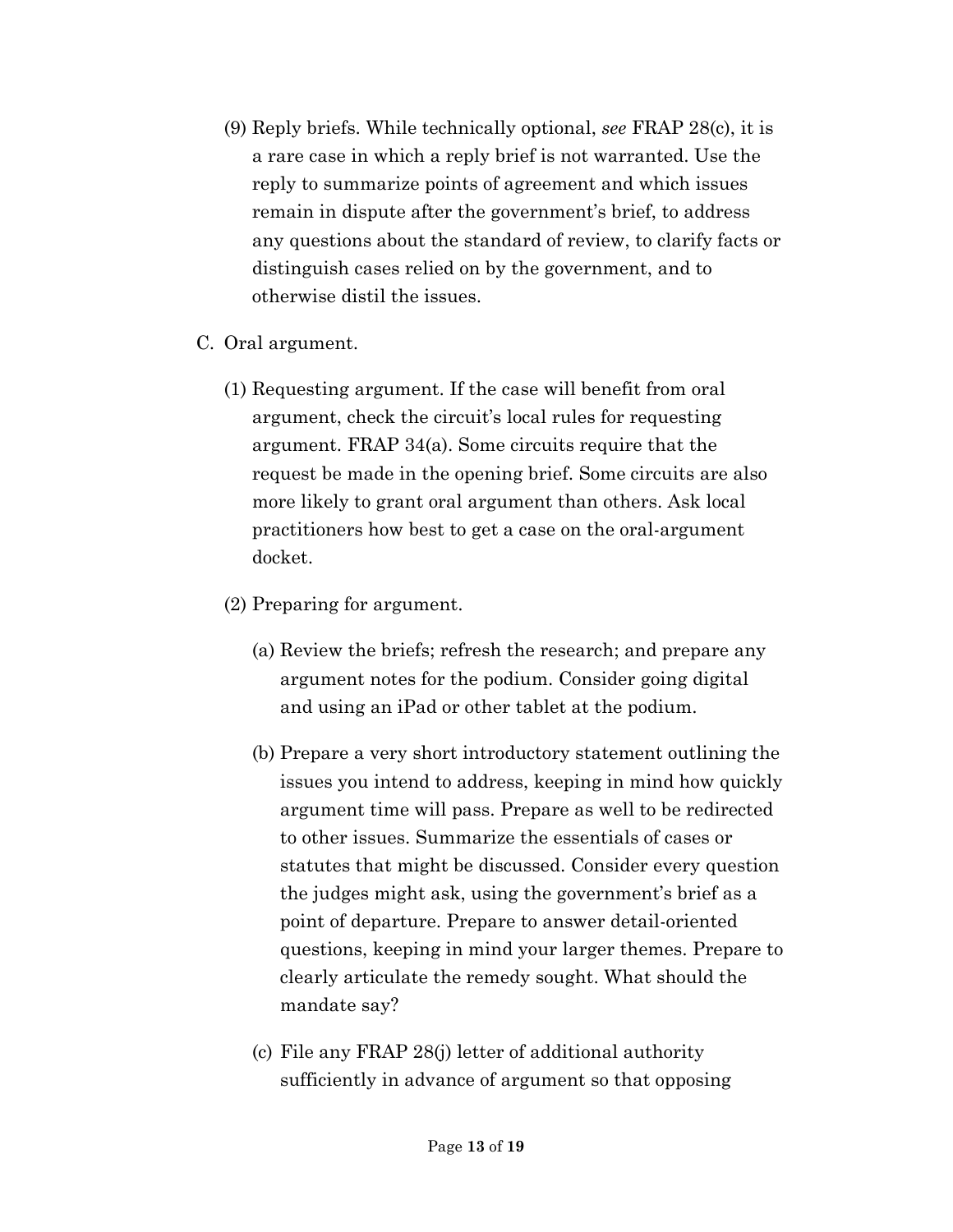counsel and the panel judges will have had time to review it.

- (d) Observe arguments live in the circuit court if possible ahead of time, or listen or watch online recordings of arguments in the circuit.
- (e) Moot court is an essential preparation tool for oral argument. Ask colleagues (including appellate practitioners at the local Federal Public Defender or Community Defender office) to review the briefs and preside over a moot court sufficiently in advance of the argument to incorporate their questions, comments, and observations into your argument preparations.
- (3) Appearing at argument.
	- (a) Make travel plans with built-in cushion time for delayed or canceled flights, bad roads, and other contingencies.
	- (b) Determine the rules and conventions for checking in at the clerk's office, seating at counsel table, requesting or reserving rebuttal time, and so forth.
	- (c) Listen. Be responsive. Speak clearly (and into the microphone). Seek clarification when necessary. Do not fear silence; take a moment to pause and think before answering questions. Watch the clock and remember to reserve your rebuttal time consistent with the local rules and conventions.
- (4) Following up after argument.
	- (a) File a FRAP 28(j) letter of additional authority if appropriate in response to questions posed during argument.
	- (b) Give the client a report of oral argument and send authorized family members or other contacts a link to the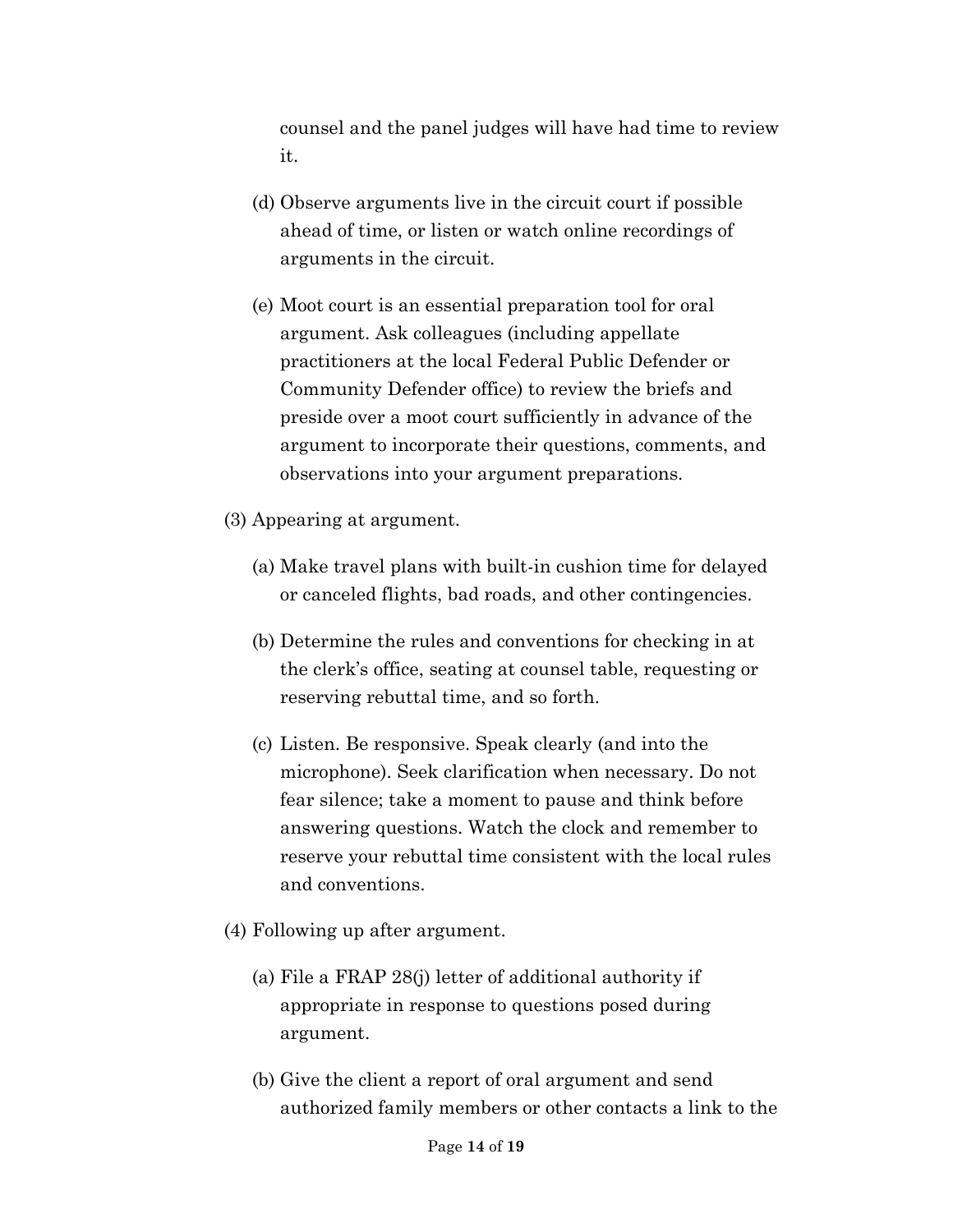online recording. Some BOP facilities may allow you to mail a DVD or flash drive containing the argument recording to the client. Check with the facility for the proper procedure.

- D. Post-decision representation.
	- (1) Consider petitioning for panel rehearing or rehearing en banc, if doing so would be consistent with FRAP and the circuit court's own rules. FRAP 35; FRAP 40.
	- (2) Consider petitioning the Supreme Court for a writ of certiorari.
		- (a) Check your circuit's rules and CJA plan to determine appointed counsel's obligations with respect to filing a petition for a writ of certiorari.[17](#page-14-0)
		- (b) Be careful not to feed false hopes: advise the client that a grant of certiorari is highly unlikely.[18](#page-14-1)
		- (c) Become familiar with the [Supreme Court's](https://www.supremecourt.gov/filingandrules/rules_guidance.aspx) rules and [guides for counsel.](https://www.supremecourt.gov/filingandrules/rules_guidance.aspx)
		- (d) Become a member of the [Supreme Court Bar](https://www.supremecourt.gov/filingandrules/supremecourtbar.aspx) and register for [electronic filing in the Supreme Court.](https://www.supremecourt.gov/filingandrules/electronicfiling.aspx)
		- (e) Learn how to craft an effective petition for a writ of certiorari, keeping in mind that the Supreme Court is not a court of mere error correction.[19](#page-14-2) Identify a circuit split

l

<span id="page-14-0"></span><sup>17</sup> *See also Austin v. United States*, 513 U.S. 5 (1994).

<span id="page-14-1"></span><sup>&</sup>lt;sup>18</sup> According to the **Supreme Court**, "[e]ach Term, approximately 7,000-8,000 new cases are filed in the Supreme Court. . . . Plenary review, with oral arguments by attorneys, is currently granted in about 80 of those cases each Term[.]"

<span id="page-14-2"></span><sup>19</sup> For a deep dive into Supreme Court practice, check your local bar library, law-school library, or Federal Public Defender or Community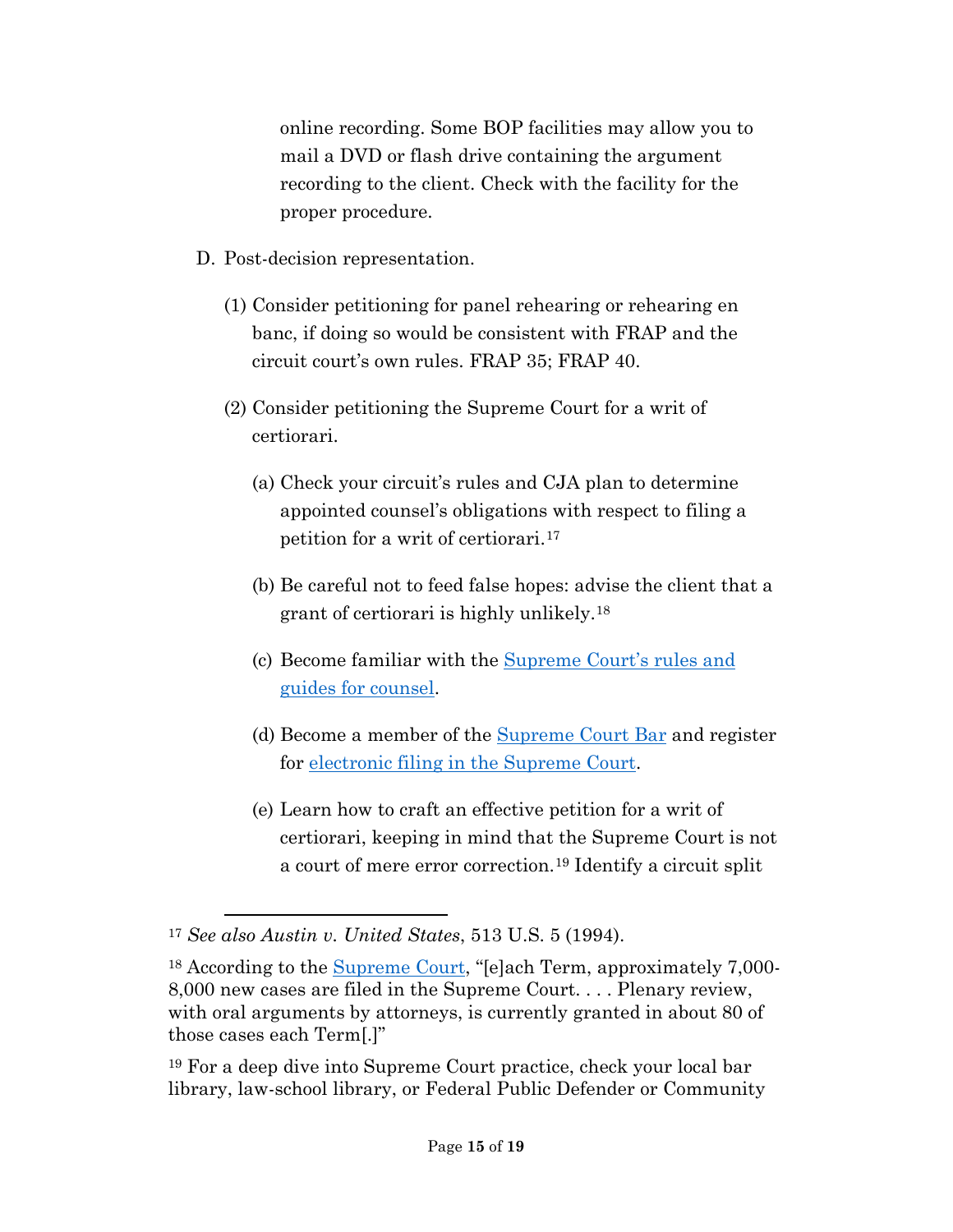regarding the legal issue; explain the importance or likely recurrence of the issue; explain why your case is an appropriate vehicle for deciding the issue; and explain how the circuit court decided the issue incorrectly.

- (3) The appeal is not final until the mandate issues. FRAP 41. But be aware that some post-appeal deadlines run from the date that the opinion is issued, not the date the mandate is issued (e.g., the time for filing a petition for a writ of certiorari and the time to file a motion under 28 U.S.C.  $§ 2255$ ).<sup>[20](#page-15-0)</sup>
- (4) At the close of appellate representation, advise the client of subsequent rights and deadlines for filing a motion and seeking appointment of postconviction counsel under 28 U.S.C. § 2255.

## 7. **Unusual circumstances on appeal.**

- A. Government appeals/cross appeals. Check FRAP 28.1 and the circuit's own rules for special rules applying to these appeals.
- B. Voluntary dismissals. Because the decision whether to appeal belongs to the client, the client may also dismiss the appeal at any time before it is decided. Check the circuit's rules for required pleadings. Some circuits require, for instance, a statement signed by the client and proof of service on the client.
- C. *Anders* briefs.[21](#page-15-1) While the decision whether to appeal is the client's, the client does not have the right to demand that

<span id="page-15-1"></span><sup>21</sup> *Anders v. California*, 386 U.S. 738 (1967).

Defender office for Shapiro, et. al., SUPREME COURT PRACTICE (11th Ed. 2018).

<span id="page-15-0"></span><sup>20</sup> *E.g.*, Sup. Ct. R. 13(3) ("The time to file a petition for a writ of certiorari runs from the date of entry of the judgment or order sought to be reviewed, and not from the issuance date of the mandate (or its equivalent under local practice).").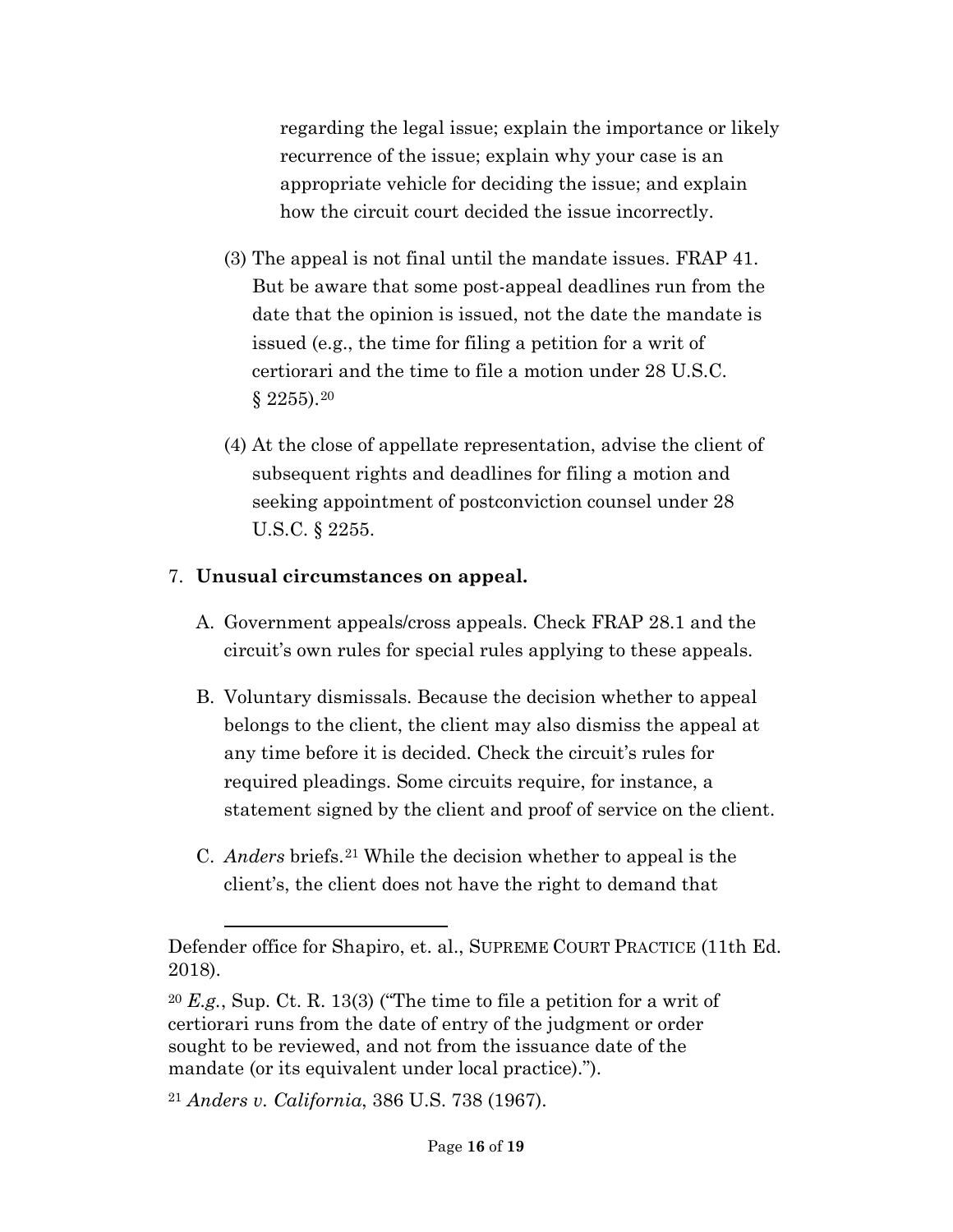counsel file a frivolous brief. If the client still wishes to go forward after being advised that there are no non-frivolous appellate issues to brief, counsel may file an *Anders* brief and move to withdraw. If the motion is granted, most (if not all) circuits will offer the client an opportunity to file a pro se brief.

- (1) Check circuit rules for your circuit's *Anders* procedures and search for *Anders* cases within your circuit to get a sense of local conventions with respect to *Anders* motions and briefs.
- (2) Review the entire record on appeal for any potential appellate issues.
- (3) Walk through the proceedings in the brief, and note the absence of any non-frivolous appellate issues with respect to each proceeding.
- (4) Do not slight the client in the motion or brief. Simply inform the court that you have advised the client that you believe there are no non-frivolous appellate issues to brief, and that the client nonetheless wishes to proceed with the appeal.
- (5) Include the certificate of service or proof of service on the client that is required in your circuit in both the motion and the brief.
- D. Motions to enforce appeal waivers in plea agreements.
	- (1) Timing. Check your circuit's rules and caselaw to determine when and how the government must move to enforce an appeal waiver in a plea agreement. If the government's motion is untimely or otherwise fails to comply with circuit rules, respond that the government has waived (or forfeited) enforcement.
	- (2) Knowing and voluntary. As with waivers of other rights, valid appeal waivers must be knowing and voluntary.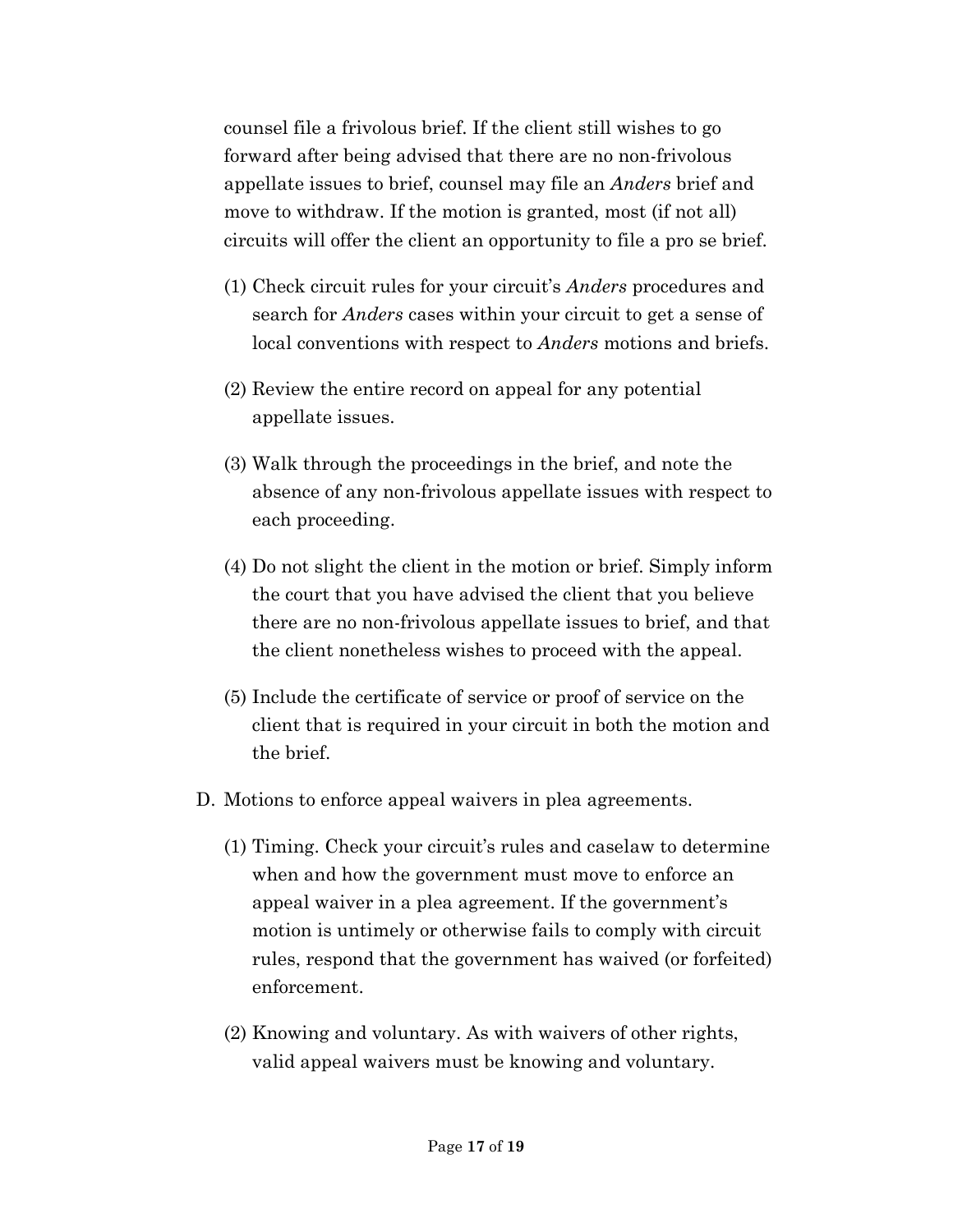- (3) Scope. Not every appeal waiver waives every appellate issue. Read the language carefully and consider whether there are appellate issues that fall outside the scope of the waiver.
- (4) Exceptions to appeal waivers. Even if within the scope of an appeal waiver, some appellate issues may be subject to review to prevent a miscarriage of justice, to address a jurisdictional issue, or to correct a sentence that exceeds statutory limits. Check your circuit's caselaw for exceptions.
- E. Cooperator appeals. Some circuits may be willing to take measures to protect the identity and safety of cooperating defendants, including sealing documents, using pseudonyms, omitting references to identifying district court information, and sealing the entire appeal.<sup>[22](#page-17-0)</sup> Check both district court and circuit court rules regarding documents containing cooperator information.
- F. Client death. Check circuit law regarding the death of a criminal defendant during the pendency of the direct appeal. Some circuits hold that the interests of justice do not allow a conviction to stand untested by direct appeal, and therefore will dismiss the appeal and remand the case to the district court with instructions to vacate the judgment and dismiss the underlying indictment.[23](#page-17-1)

<span id="page-17-0"></span><sup>22</sup> *See, e.g., United States v. C.D.*, 848 F.3d 1286, 1288 n.\* (10th Cir. 2017) ("Due to safety concerns arising from Defendants' cooperation with authorities in the investigation or prosecution of others, the Court GRANTS Defendants' respective motions to seal appellate documents. Those documents are identified in said motions. Because the Court elects to resolve these appeals in a published opinion, both the Court's caption and opinion refer to Defendants by non-identifying initials to aid in preserving their anonymity.").

<span id="page-17-1"></span><sup>23</sup> *See, e.g., United States v. Volpendesto*, 755 F.3d 448 (7th Cir. 2014); *United States v. Davis*, 953 F.2d 1482 (10th Cir. 1992).